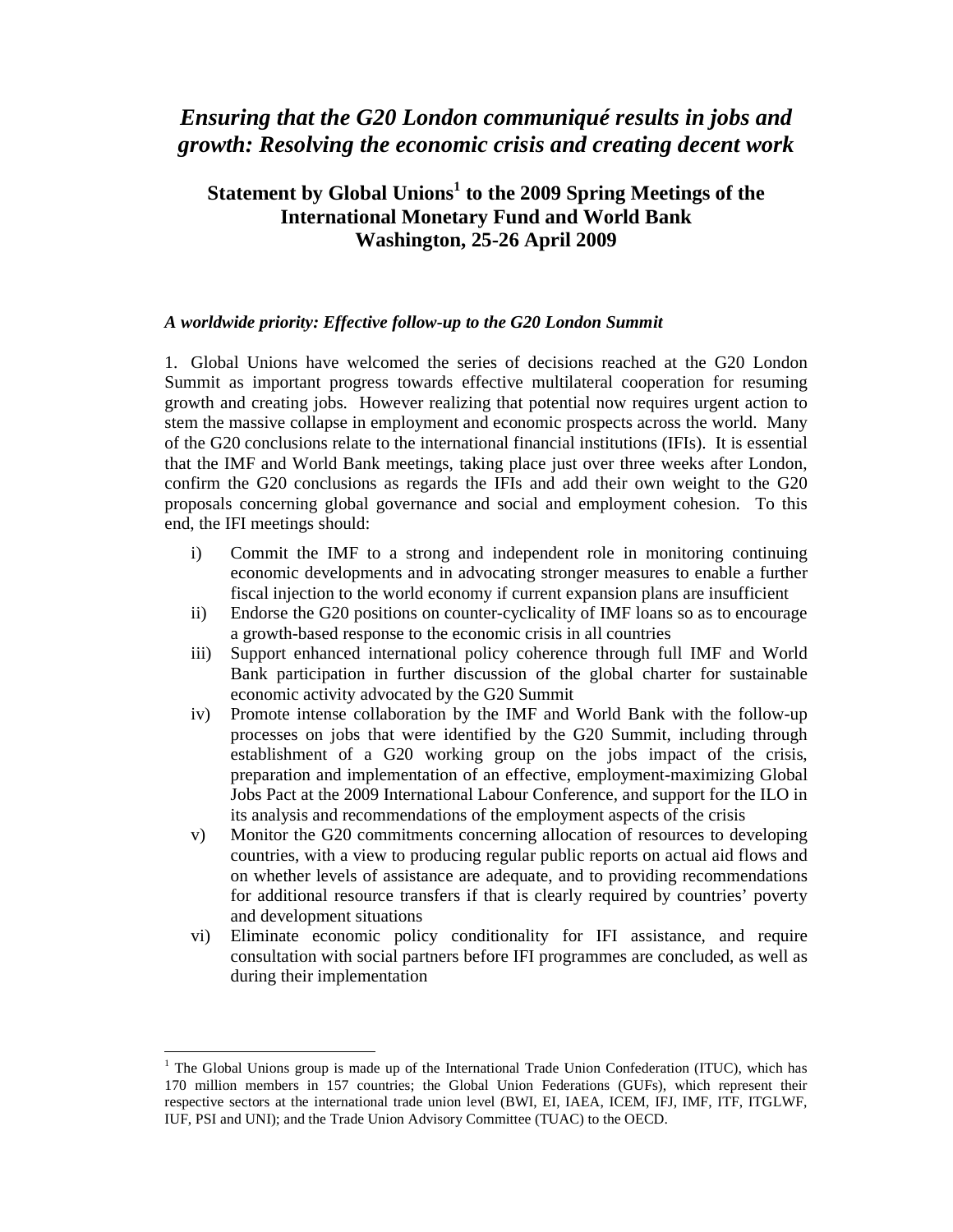- vii) Accelerate the time-scale indicated at the G20 Summit concerning realization of a more equitable voting structure for developing countries at the IMF and World Bank
- viii) Engage fully in the G20 Summit processes concerning enhanced financial regulation including attention to the shadow economy, tax havens and limitations to executive remuneration
- ix) Promote extensive involvement of trade unions and other relevant organizations in the newly created Financial Stability Board as well as other G20-related working groups and processes
- x) Encourage close inter-linkage between recovery programmes and carbon reduction initiatives, so as to maximize the chances for adopting an ambitious agreement at the Copenhagen COP15 Conference on climate change in December 2009

# *The IFIs and the crisis: A failure of global governance*

2. The current global financial and economic crisis, the deepest one since the 1930s, has laid bare the striking ineffectiveness of the current system of global economic governance. As key components of this system, the IMF and World Bank have been called to account both for their failure to predict the crisis and for the policies that may have contributed to it. It is clear, as the leaders' statement of the G20 summit in London recognized, that major changes will be necessary if the IFIs are to contribute to mitigating the damage caused by the crisis, to bringing about a global economic recovery on a sustainable basis and to preventing such a devastating crisis from recurring.

3. **The G20 leaders acknowledged in their London statement that "major failures in the financial sector and in financial regulation and supervision were fundamental causes of the crisis", but other fundamental problems also require a response. It is clear that the economic trends of the past several years – an increase of wealth that was largely fictitious and the product of asset price inflation, and growing income inequality in the vast majority of countries – were the cause of serious and unsustainable imbalances that IFI policies must address if they are to be part of the solution for putting the world economy on a sustainable development path.** 

4. **Although the IFIs have in recent years published studies documenting the problem of growing inequality, their country-level policies often contributed to it.** Some examples have been pressure to eliminate labour market regulations while simultaneously encouraging countries to increase the protection of rights of property owners so as to make economies more "business-friendly"; loan conditions obliging countries to dismantle state support for small farmers so that free markets could reign; and policies to privatize important components of old-age income security in order to assist the financial services industry, rather than protecting the interests of retirees and extending social protection coverage to unprotected workers. Through the type of labour market reforms they have promoted, the IFI have contributed to global wage moderation, and increased precariousness of work and the weakening of the employment relationship worldwide. The unprecedented level of inequality that has resulted, including declining shares of income for working people, has been an important factor explaining the intensity of the crisis we currently face.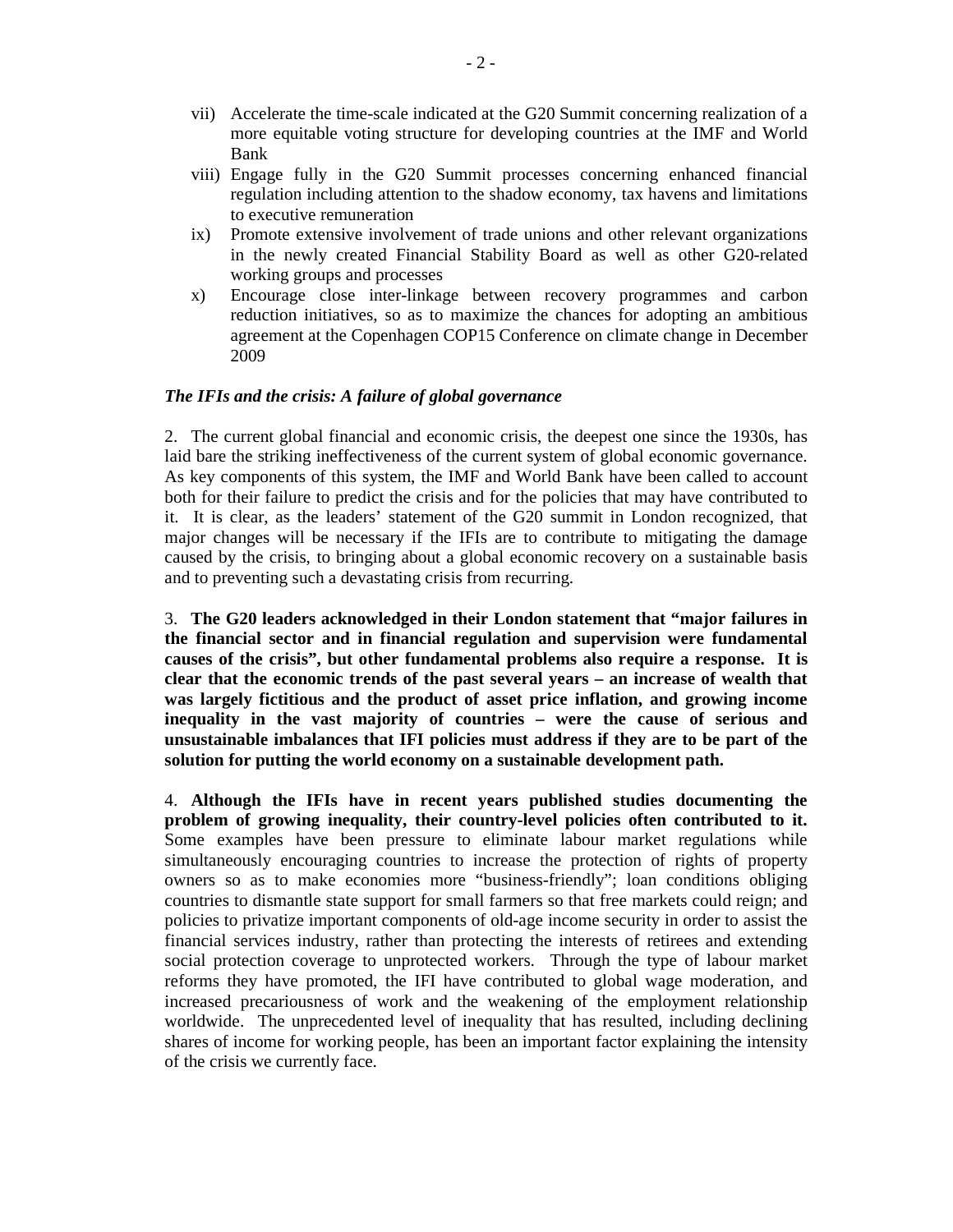#### *Global Unions' strategy to tackle crisis and build a sustainable world economy*

5. The proposals to the IFIs put forward in this statement are consistent with Global Unions' five-point strategy presented in early April to G20 leaders and heads of international institutions at the G20 Summit in London. It aims to first tackle the crisis and then build a fairer and more sustainable world economy for future generations:

- Implement a coordinated international recovery and sustainable growth plan with maximum impact on job creation focusing on public investment, active labour market policies, protecting the most vulnerable through extended social safety nets, and "green economy" investments that can shift the world economy onto a lowcarbon growth path. Developing and emerging economies must be given the resources and the policy space to undertake counter-cyclical policies.
- Nationalize insolvent banks immediately so as to restore confidence and lending in the financial system and beyond this establish new rules and mechanisms to control global finance with full stakeholder engagement.
- Combat the risk of wage deflation and reverse the growth of income inequality by extending the coverage of collective bargaining and strengthening wage-setting institutions so as to establish a decent floor in labour markets.
- Prepare the ground for a far-reaching and ambitious international agreement on climate change at COP15 in Copenhagen, in December 2009.
- Establish a legal benchmark of norms and instruments of the international economic and social institutions – the ILO, IMF, World Bank, WTO and OECD – and beyond this reform these institutions and build effective and accountable global economic governance.

#### *Deepening crisis affects workers around the world*

6. **As with other economic downturns, working people are those that pay the immediate and often the heaviest cost, even though the forces that caused the crisis are far beyond their control.** The International Labour Organization (ILO) predicts that worldwide unemployment could increase by as much as 50 million in 2009, adding to the 11 million workers who became newly unemployed in 2008. **Many workers are suffering wage reductions and losing access to basic social security and, particularly in developing regions, are moving back to rural areas into subsistence activities or are forced to work in the "informal economy", without any form of protection. Women, youth and migrant workers have become particularly vulnerable.** The ILO estimates that "between 40 to 50 per cent of the world's working men and women in 2009 are not expected to earn enough to lift themselves and their families above the \$2 a day per person poverty line".

7. Although the initial impact of the crisis was strongest in industrialized countries following the collapse of their financial sectors, a number of factors will contribute to severe consequences throughout the developing world in 2009. As the G20 leaders' statement emphasized, the developing regions are "now facing challenges which are adding to the current downturn in the global economy". These challenges include a decline in prices of most commodities, upon which several low-income countries are particularly dependent; the sharpest drop in the volume of global trade since the 1930s; a decrease in remittances to developing countries from migrant workers; and a collapse of private capital flows to developing countries – according to the IFIs' estimates, these could fall by more than 80 per cent in 2009 from the level reached in 2007. The World Bank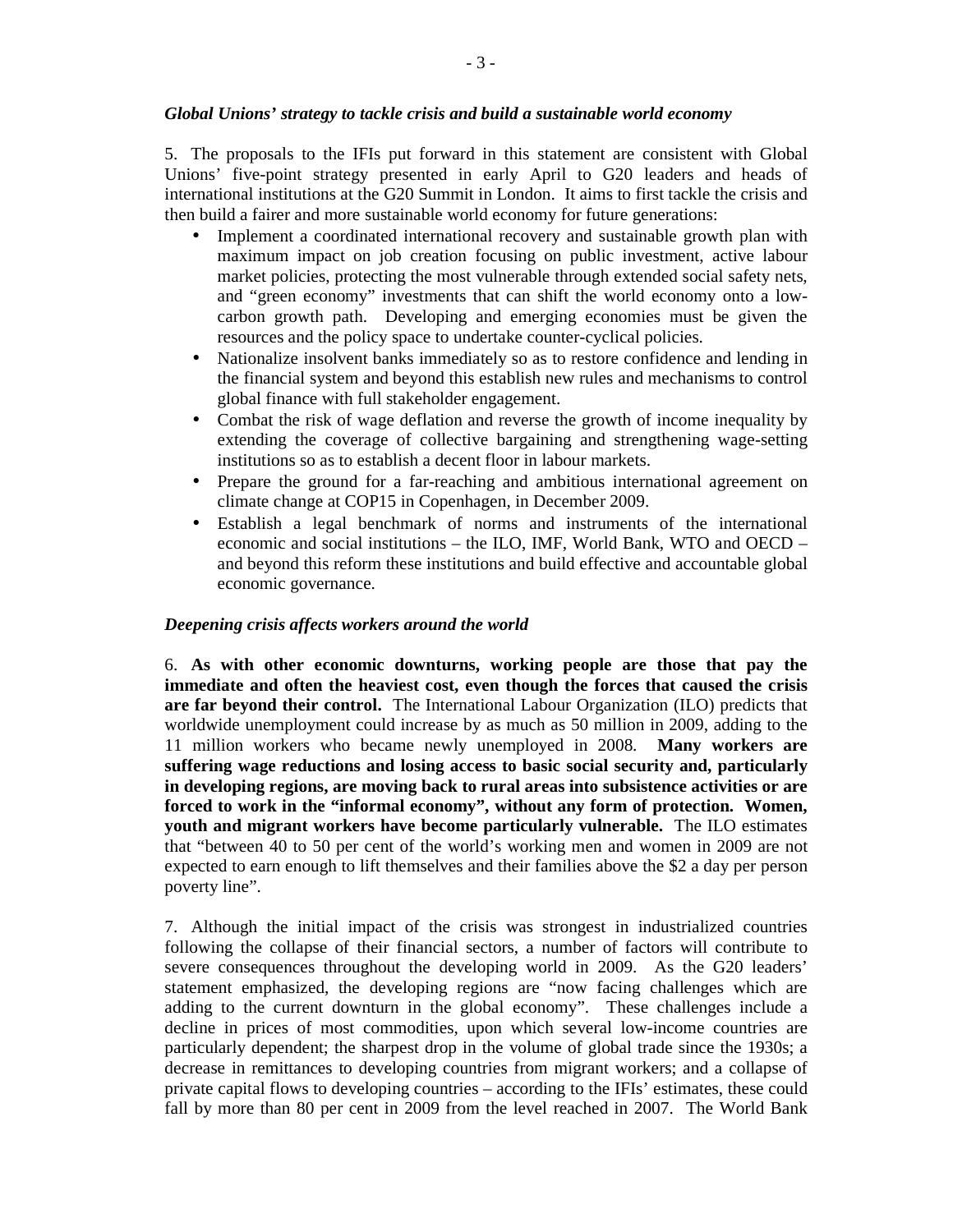predicts there will be a shortfall of at least \$270 billion and perhaps as high as \$700 billion in meeting developing countries' financing needs in 2009.

# *Negative impact of IMF conditions on employment and living standards*

8. Another reason that the impact of the next phase crisis will be felt more strongly by developing countries is that the IMF, the primary international agency for macroeconomic policy, has advised that countries adopt fundamentally different policies according to their level of development. In response to what the Fund's managing director has called the "Great Recession", the IMF has vigorously promoted the rapid implementation of fiscal stimulus packages equivalent to 2 per cent of GDP for industrialized and some "emerging" economies. The ITUC has welcomed this policy stance as supportive of recovery efforts both in the countries concerned and globally. However for most other emerging and developing countries, the Fund has maintained its traditional position that fiscal discipline should be the order of the day, as if the world economy was not in the midst of a global recession.

9. In the numerous countries where the IMF has concluded emergency lending agreements since October 2008, the agreements have contained measures that are likely to intensify the impact of the global recession in the countries concerned. They include interest rate hikes, reduction of wages and pensions, increased fees for public services and privatization of state-owned entities. Several agreements include the obligation to carry out reforms of social protection that could eliminate its availability to those who are not identified as among the most vulnerable, since most of them also provide for strict limits on government spending. Even as many industrialized countries are accelerating infrastructure projects in order to stimulate job creation, infrastructure projects are being cancelled in some developing countries because of these kinds of fiscal restrictions.

10. **The IMF's promotion of anti-recession programmes only in industrialized and some emerging economies amounts to a double standard. The application of austerity measures in developing countries will deepen the recession and cause social disarray**  in those countries. It could also slow down the global recovery as some countries apply pro-cyclical restrictive fiscal and monetary policies while others implement countercyclical stimulus plans. The IMF has emphasized that fiscal stimulus efforts undertaken simultaneously in different countries will increase their overall multiplier effect, yet undermines the positive impact by encouraging other countries to adopt restrictive macroeconomic policies. By applying this double standard, the IMF risks significantly limiting the increase in overall aggregate demand that should result from the expansionary policies it advocates on a global level.

11. The World Bank has announced some measures aimed at mitigating the impact of the recession in developing countries, but the bulk of the financial assistance announced would flow through the Bank's interest-bearing loan division (IBRD), to which most poor countries do not have access. Other investments, for example in the financial sector, would come from the Bank's private-sector lending arm (IFC), which lends on commercial terms. Additional concessionary assistance would consist mostly of possible "frontloading" of IDA funds. It should be noted that many of the poorest countries, in Africa and other continents, are still reeling from the impact of the food price crisis that reached its peak in 2008, and are now suffering the impact of the global economic recession. **Unless mechanisms are implemented to limit price volatility in markets for food**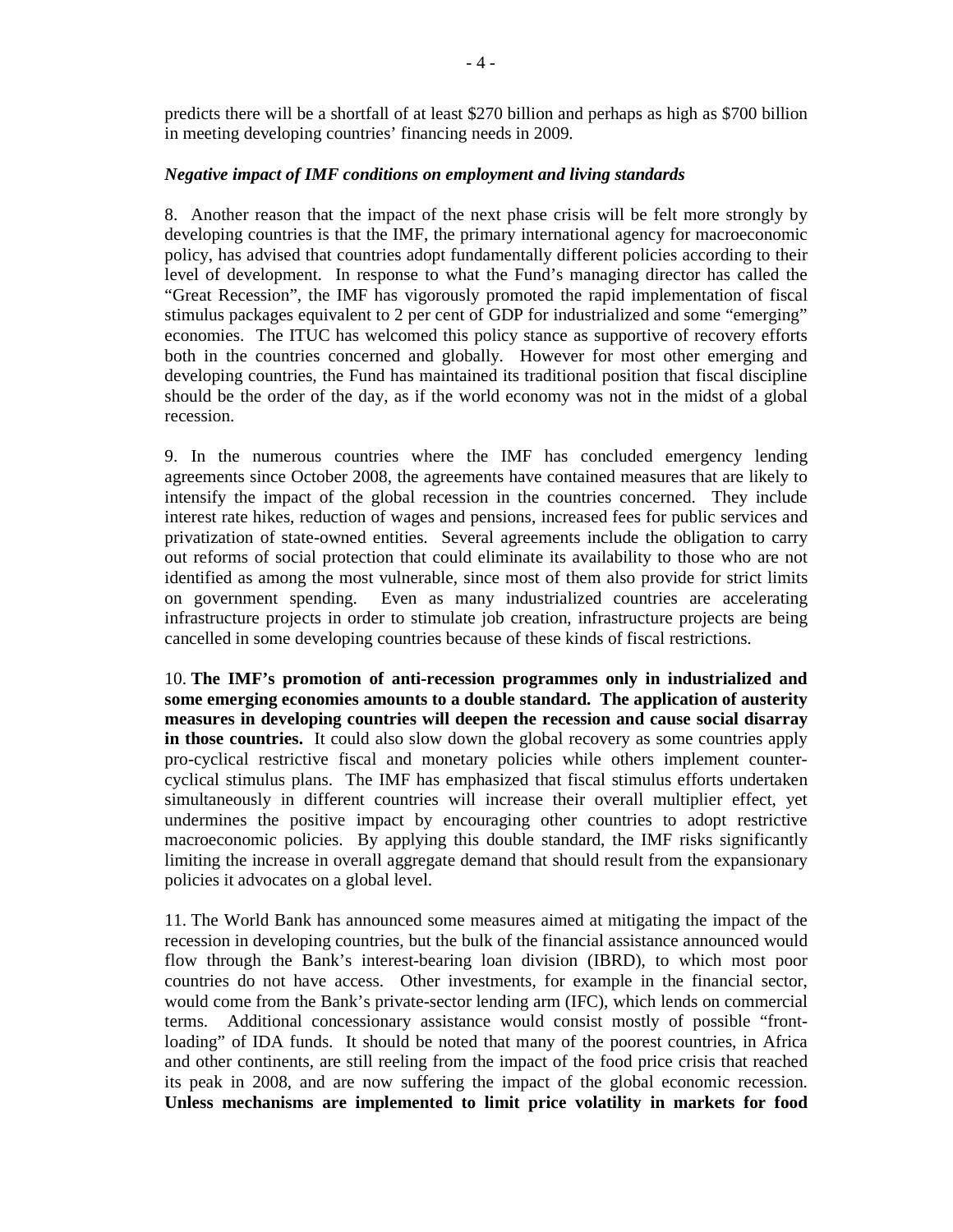**staples, the poorest countries may well have to face renewed increases in food prices with devastating effects on the level of nutrition of their people, especially children.**

#### *Massive additional assistance should support, not counteract, recovery efforts*

12. The G20 leaders announced at the summit meeting in London their commitment to mobilize massive additional financial resources "to support growth in emerging market and developing countries by helping to finance counter-cyclical spending, bank recapitalization, infrastructure, trade finance, balance of payments support, debt rollover, and social support". The bulk of the additional finances will be allocated through the IMF. In conformity with the commitment to finance counter-cyclical spending, the IMF should use the new resources in such a way that all countries are allowed to take part in the economic recovery effort, rather than encouraging countries to work at cross-purposes. The IMF should distribute emergency assistance funds without attaching any economic policy conditionality, such as conditions requiring a reduction of public expenditures. First and foremost, the IFIs should encourage job creation as the priority objective, since getting people back to work is the most tangible and sustainable means of restoring domestic consumption levels and ensuring that economic bailouts benefit people. Global Unions also support the allocation of extra Special Drawing Rights (SDRs) as an effective means of getting additional resources to finance expansionary anti-recession programmes.

13. The ILO's suggestion of a "global jobs fund" could be another important instrument for a coordinated global effort to counteract growing unemployment and underemployment, as would the World Bank president's idea of creating a global "vulnerability fund" for financing infrastructure and social safety net projects in developing countries. However both initiatives would require additional explicit financial commitments to those made to at the London G20 summit.

14. **The IMF and the World Bank must ensure that before concluding any new lending agreement, which can have profound implications on the economic and social conditions in the country, they consult with trade unions and other civil society organizations in the country.** ITUC affiliates have drawn attention to the fact that most of the IMF's emergency loan agreements were concluded without any attempt to consult with the national trade unions. In some recent cases where IMF missions engaged in negotiations with borrowing countries, the mission refused requests to meet with unions.

15. Trade unions and other organizations have frequently raised their concerns about conditions attached to IMF and World Bank loans – involving obligations to privatize, liberalize, deregulate or reduce public spending – because of their counterproductive nature vis-à-vis objectives of broad-based development and because of their intrusiveness. The IFIs have responded by promising to reduce or "streamline" conditionality, but even the IFIs' own reports have recognized that progress has been slow, at best.

16. The IMF recently announced that it would discontinue the use of structural performance criteria in its loans, all the while insisting that "structural reforms will continue to be integral to Fund-supported programs where needed". It remains to be seen whether the Fund's reliance on regular policy reviews instead of specific reform criteria represents a significant relaxation of economic policy conditionality. It should also be noted that the Fund has not moved to discontinue use of quantitative performance criteria, which have been used to implement austerity policies in most of the countries receiving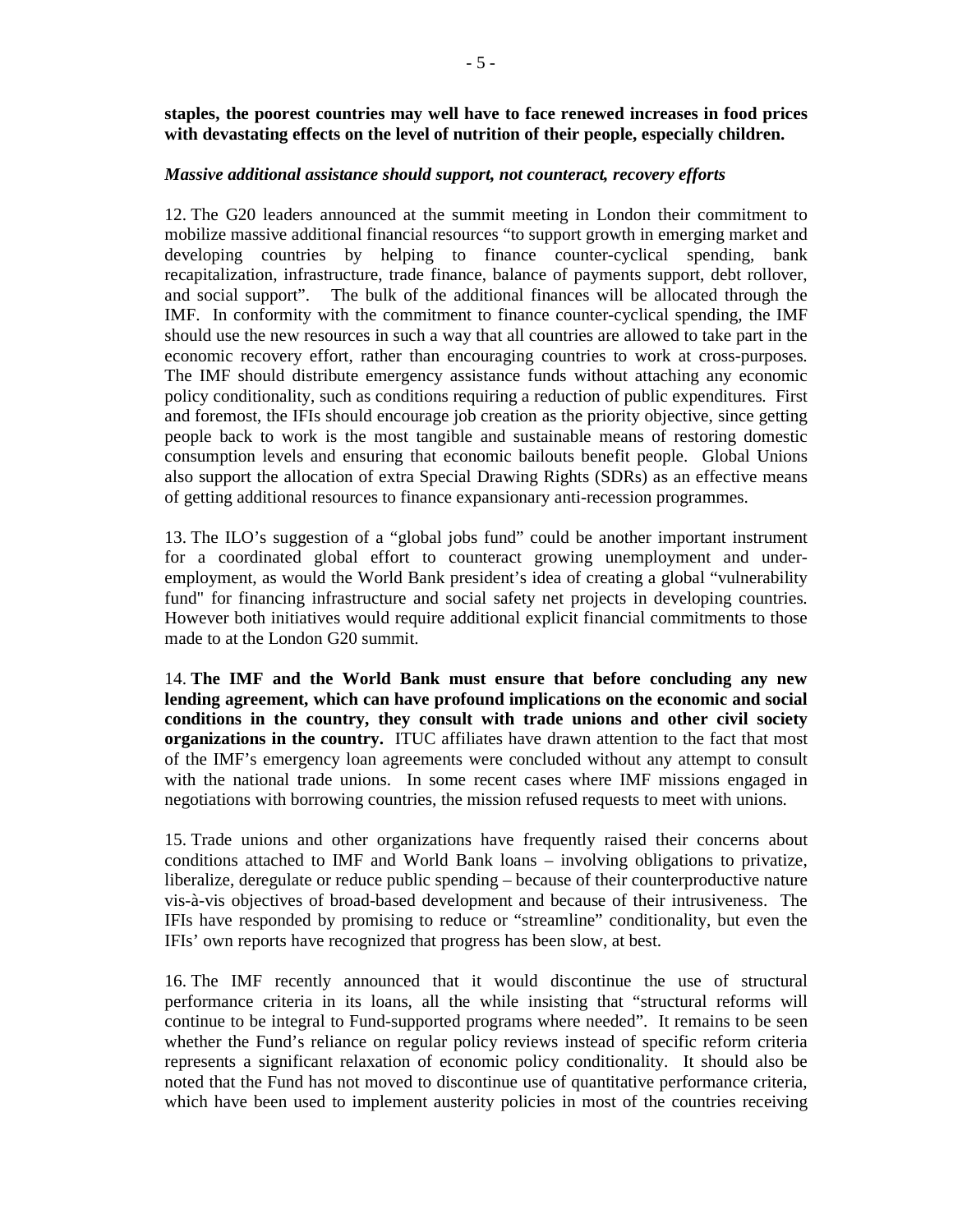emergency IMF assistance since October 2008. The IMF has announced the introduction of a new Flexible Credit Line (FCL) with no ongoing conditions, but specifies that, to be eligible for the new loan facility, countries must meet "rigorous upfront qualification criteria". It is doubtful that any of the countries having to seek emergency assistance from the Fund since October 2008 would have met the FCL's stringent preconditions.

17. Now more than ever, in the context of a global economic recession, it is essential that the IFIs not add to the downward pressure on workers' incomes and social spending by including structural adjustment or austerity conditions. Such conditions can only contribute to prolonging the recession, both in the country and globally, and to further exacerbating the inequality that has grown over the past three decades in the vast majority of the world's countries. Instead, **the IFIs should encourage countries to put in place mechanisms to improve workers' incomes including through a strengthening of trade union rights and collective bargaining, and broaden social protection as well as protecting the most vulnerable through improved social safety nets**.

#### *A dramatic loss of income from World Bank-supported private pensions*

18. One of the groups that has been most affected by the current financial crisis is workers close to retirement who depend totally or partially for their retirement income on the mandatory private pension funds that the World Bank has been promoting since the 1990s. The Bank recommended these in the place of comprehensive publicly administered defined-benefit pensions, and claims that it has been involved in pension reforms in 80 countries and provided financial assistance to 60 of them. One reason the Bank has given for supporting pension privatization is that it has aided in the development of financial services providers and capital markets, although evidence concerning this is mixed. By refusing to take sufficient account of the fluctuation risks associated with privately administered pre-funded schemes, the Bank's policies on pensions were economically questionable and socially unacceptable.

19. **Trade unions in many countries around the world have been against the partial or total dismantling of public pension schemes because of the risks such reforms represent to workers' retirement income, particularly for women workers, and have opposed sacrificing their retirement incomes for the benefit of the financial services industry**. Over the past decade, the ITUC and its predecessor organizations repeatedly raised concerns about pension privatization promoted by the World Bank, but in many countries trade unions were unsuccessful in even getting the Bank to engage in serious consultation with them on the reforms that it sponsored.

20. **A recent World Bank report revealed that these private pension funds have been devastated by the decline of the values of their investments, with year-to-year losses of up to 50 per cent until October 2008** (*The Financial Crisis and Mandatory Pension Systems in Developing Countries*). **Further substantial losses are likely to have occurred since then**, because the sharpest downturn of financial assets took place in the last quarter of 2008 and continued into 2009. The Bank has proposed that governments, many of which the Bank convinced to undertake pension privatization because it would relieve them of the financial responsibility of old-age income security, should now provide assistance from public funds for the losses incurred by the mandatory private funds. The Bank suggests public assistance to the victims of pension privatization, "through programs that offer a minimum return guarantee, analogous to what has been provided in the banking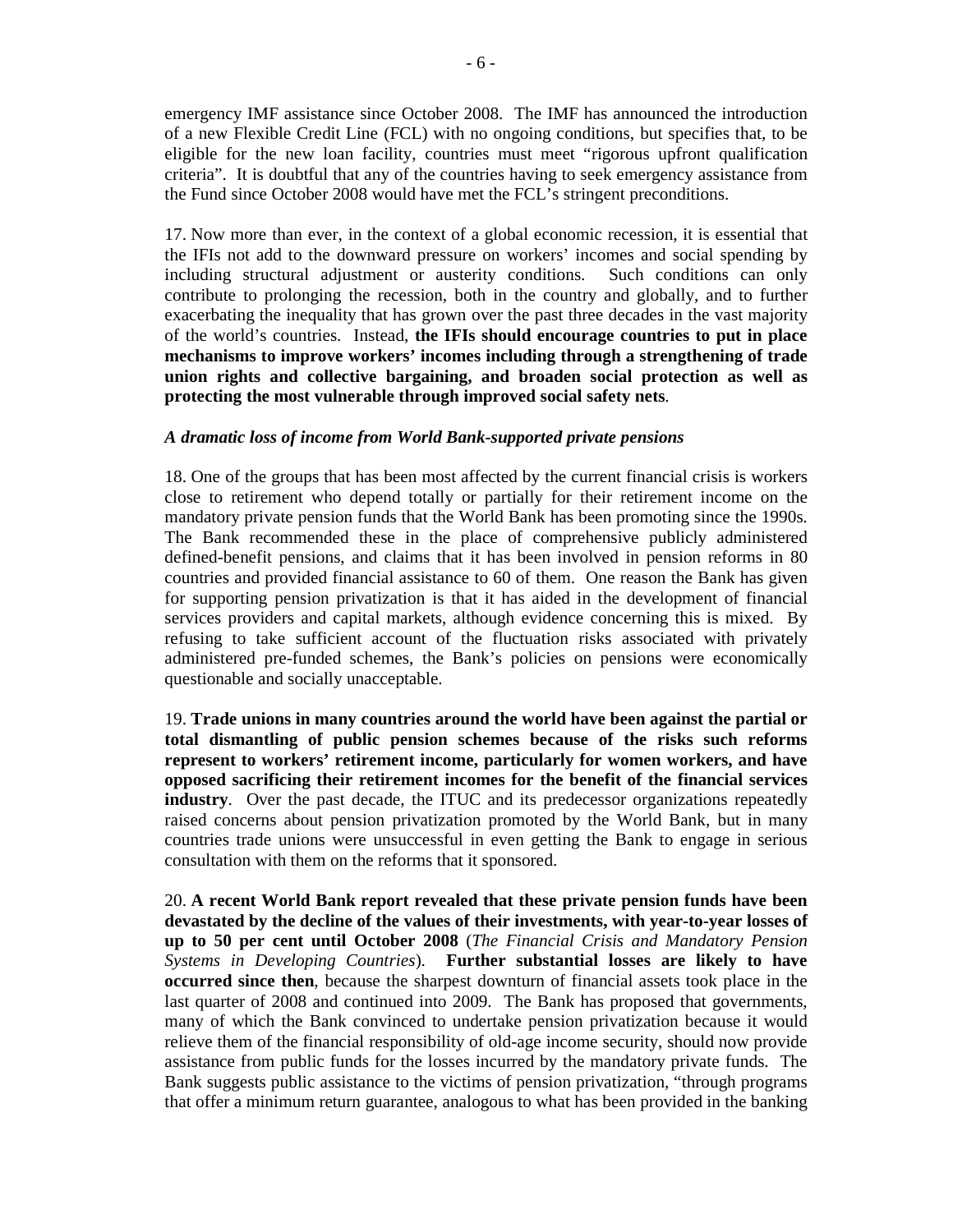system in response to the crisis". Yet the countries that followed the Bank's past recommendations the most closely are also those that have been most negatively affected by the financial crisis because of their higher exposure to international capital markets and, as a result, may be less able to afford such minimum return guarantees.

21. It is interesting to note that, shortly before the World Bank prepared its publication about the losses incurred by beneficiaries of Bank-sponsored mandatory private pension funds in developing countries, it issued a note to its own staff to reassure them that their retirement income was protected against the financial crisis: "Under the Staff Retirement Plan, … defined pension benefits are not affected by changes in Plan asset values. Such benefits are secure because the Bank has a contractual obligation to meet the specified benefit payments. … To the extent that the value of those assets goes down, the security of the pension benefit payments is backed proportionally more by future contributions to the pension fund by the Bank" (World Bank, *Update on Staff Retirement Plan September 22, 2008*).

22. **Global Unions propose that the World Bank should assume responsibility for the loss of retirement income suffered by developing-country workers as a result of Banksponsored pension reforms, which they were obliged to accept even though the organizations that represent them opposed the reforms. The Bank should provide compensation to governments that implement the Bank's advice by recompensing retirees from the public purse for the financial losses they have incurred in the privatized funds.** In future policy advice on pension reform, the Bank should support reinforced comprehensive public pension or social security programmes rather than a reduction of their scope, and should make a priority of extending coverage to those workers who are currently not covered. All of the Bank's interventions in this area should be carried out in close cooperation with the ILO and should not go forward unless trade unions are consulted and agree to the reforms.

# *Promotion of weakened workers' and social protection through "Doing Business"*

23. Another theme on which the World Bank has pressured developing country governments to take measures that have harmed workers has been through the application of its highest circulation publication, *Doing Business*, which advises countries to eliminate or weaken legislation that protects workers. Since 2004, it has been used in dozens of countries to promote the weakening of labour legislation and the reduction of financing to social protection. The Bank continued to do this even though its own Independent Evaluation Group established in June 2008 that there was no relationship between the *Doing Business* indicators and economic outcomes such as employment. In some country programmes of the IMF and the World Bank, the *Doing Business* labour indicators were used to determine loan conditions. They have also been used in overall conditionality for access to concessionary funds from the Bank's IDA through a mechanism called the Country Policy and Institutional Assessment (CPIA).

24. After many years of refusing to recognize the harm caused by the labour policy advice based on *Doing Business*, the IFIs appear to have finally begun to revise their stance, no doubt in part because the current crisis has shown how damaging the application of deregulatory ideologies can be. First the IMF, starting in the latter part of 2008, began to stop using the *Doing Business* labour indicators in its country policy documents. The World Bank more recently indicated a willingness to review the labour and social policy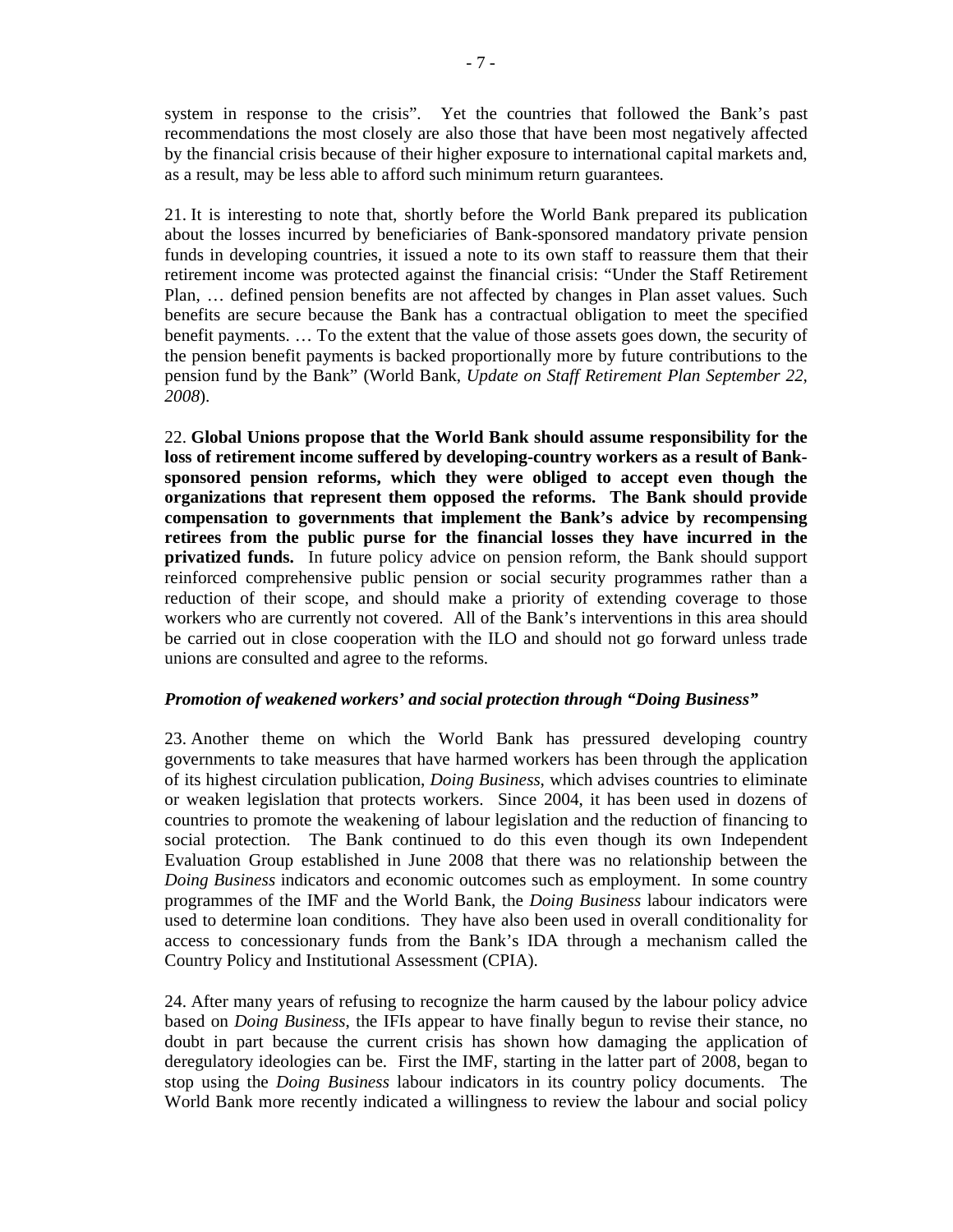approaches promoted by *Doing Business* and the manner in which the indicators have been used in numerous country policy recommendations. Global Unions encourage the Bank to follow through with a thorough revision of the indicators that reward countries for the absence of workers' protection rules and contributions to social protection (the "Employing Workers" and "Paying Taxes" indictors) and their use in the Bank's country policy advice and the CPIA.Trade unions encourage the Bank to develop an alternative approach, jointly with ILO, that encourages countries to promote stable jobs with adequate social protection and that respect workers' fundamental rights. The ITUC has offered to work with the Bank in developing new policies that support decent work.

# *How the IFIs could contribute to the global recovery effort*

25. Global Unions believe that the IFIs could play a positive role in support of the global economic recovery, as called for by the G20 leaders at their London summit, provided they abandon their excessive reliance on market mechanisms in their policy and programmes and recognize the fundamental role of the state both in crisis management and for postcrisis times. This could be done through several initiatives:

- **Support for infrastructure projects to immediately create jobs and for longerterm development**, especially in investments to improve energy efficiency and reduce dependence on fossil fuels. Such "green jobs" strategies have been shown to be highly effective in creating employment.
- **Assistance for much needed investments in agriculture**, including through the improvement of rural infrastructure, re-establishment of state services to provide low-cost seeds and fertilizer, and assistance for marketing of crops. Countries should be supported in their efforts to pursue food security objectives so as to ensure sustainable access to food staples at affordable prices.
- Investment in public services, such as education and health care, to stimulate economic activity and create the conditions for long-term growth. The immediate multiplier effects on economic activity are much higher than measures such as tax breaks, and in addition, investment in people through quality public services that are accessible and affordable is essential for sustained improvements in countries' economic productivity.
- **Additional assistance to allow countries to meet the Millennium Development Goals (MDGs)**, which include specific objectives to reduce extreme poverty, enhance access to water and sanitation, improve health conditions, and achieve equality between women and men. Education International (EI), one of the Global Union Federations, has expressed concern that the goal of universal primary education by 2015 may not be met because of uncertainty about donors meeting their commitments, and that the World Bank's policy of encouraging developing countries to cut costs by putting unqualified people in charge of classrooms will undermine the objective of quality education.
- **Support for economic strategies that aim to increase workers' wages and improve social protection as priority goals**. This would allow developing and emerging countries overly dependent on external markets to build a stable domestic demand base as part of a more sustainable development strategy, and one that puts the improvement of people's living standards at the centre of economic policy goals.
- **Support for appropriate labour market regulation, adequate social protection and respect of workers' fundamental rights** as essential ingredients for a sustainable development strategy which ensures that the benefits of economic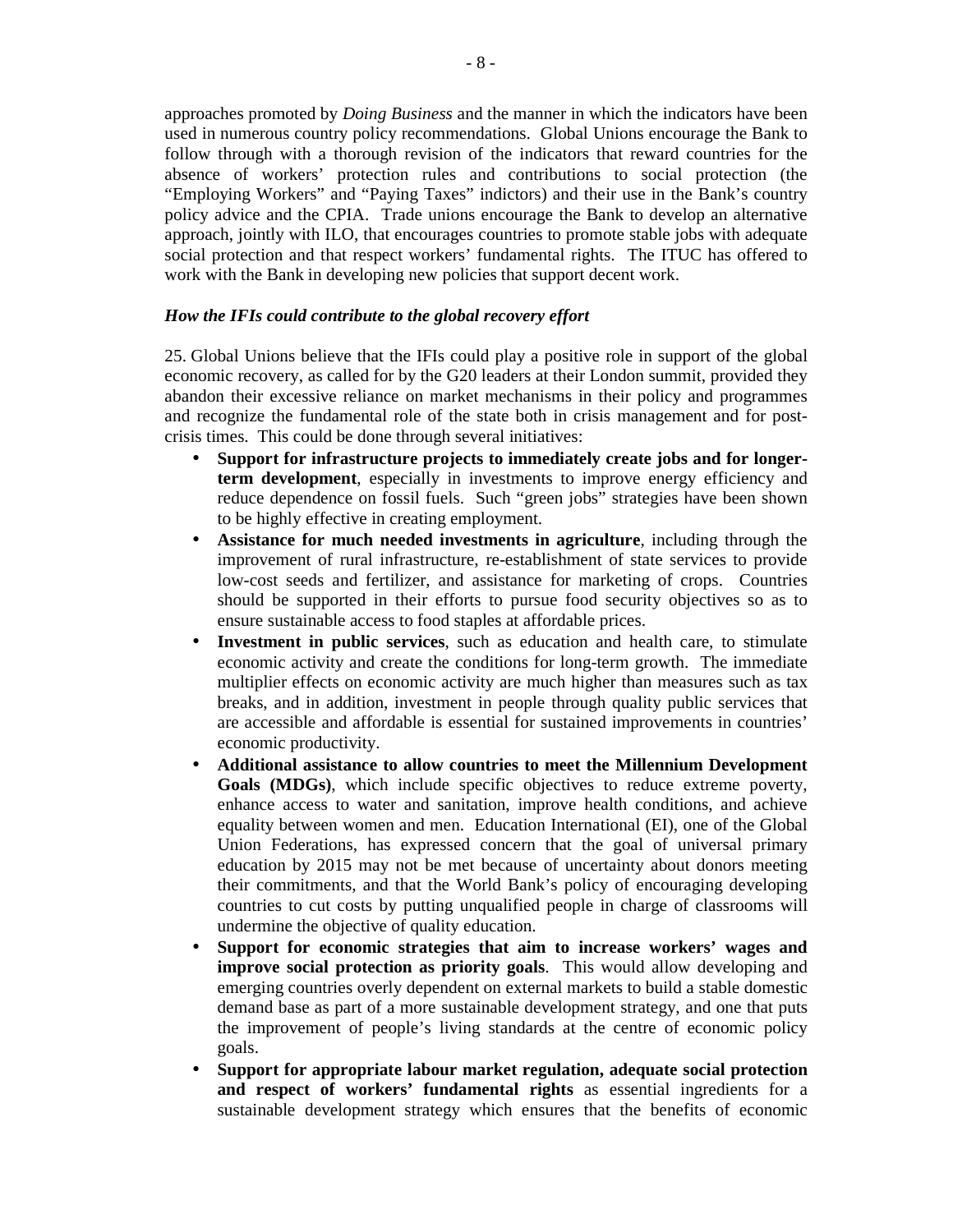growth are broadly shared and do not enrich a minority at the expense of most of the population. Remembering that women workers are the most heavily affected by the crisis, a particular emphasis must be on social protection programmes that respond to the needs of women workers and on enforcement of anti-discrimination measures.

#### *Compliance with core labour standards in IFI operations*

26. The IFIs' promotion of the respect of workers' fundamental rights must start first and foremost by ensuring that the projects they finance comply with the core labour standards (CLS).<sup>2</sup> The World Bank Group has made considerable strides in this area, starting with the IFC's requirement since 2006 that all of its projects are in conformity with the CLS and some other labour requirements. IFC's performance standard on labour has contributed to resolving labour issues in several projects and the IFC recently responded positively to trade union suggestions to improve monitoring of its investments. Global Unions welcome the World Bank's recent announcement that the CLS will also be incorporated into the Bank's master procurement documents and its standard bidding documents for procurement of works. Further progress took place when the regional development banks (such as the African, Asian and Inter-American Development Banks) and World Bank recently agreed to incorporate CLS clauses into their harmonized standard bidding documents. **The ITUC, Building and Wood Workers International (BWI) and other Global Union Federations have offered their cooperation to the World Bank and regional banks in ensuring full compliance with the standards, which will require training of Bank and government officials and appropriate monitoring and follow-up at the project level.**

27. The World Bank must also ensure that workers and their unions are consulted in all enterprise or service restructuring projects in which the Bank is engaged, as well as requiring full respect of the CLS in those projects. In numerous cases of Bank-financed restructuring, trade unions representing the workers learned of the restructuring plan only after all of the decisions had already been taken, even though the Bank has produced toolkits and best practice guides recommending early consultations with workers' representatives on the labour impact of its restructuring projects. The International Transport Workers' Federation (ITF) has submitted a proposal whereby the Bank would support the training of trade unions on engaging with the Bank and government officials to deal with the labour impact of enterprise and service restructuring. The Bank should accept this plan and other Global Union Federations should be able to join in this proposal for restructuring projects in other sectors.

# *A comprehensive global framework of financial regulation*

 $\overline{a}$ 

28. The current crisis has revealed the catastrophic failure of the "delegated supervision" approach, which prescribes that only a small part of the financial system, such as commercial banks, requires some degree of oversight, while other institutions or activities

 $2^2$  Core labour standards are internationally-agreed fundamental human rights for all workers, irrespective of countries' level of development, that are defined by the ILO conventions that cover freedom of association and right to collective bargaining (Conventions 87 and 98); the elimination of discrimination in respect of employment and occupation (Conventions 100 and 111); the elimination of all forms of forced or compulsory labour (Conventions 29 and 105); and the effective abolition of child labour, including its worst forms (Conventions 138 and 182).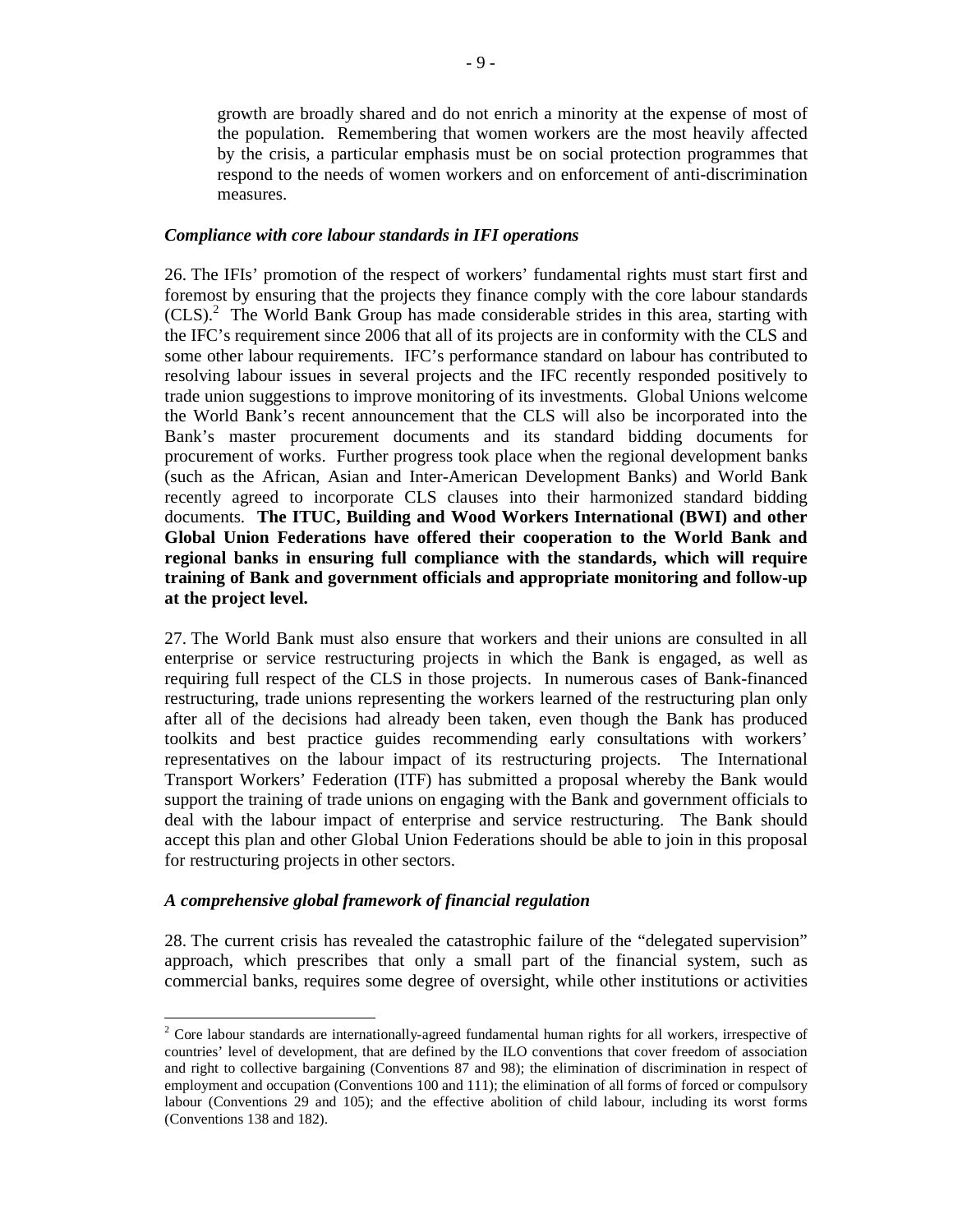are allowed to self-regulate. Although the IMF's first reaction to the sudden freezing-up of the global credit market in mid-2007 was to caution against public intervention that might stifle the benefits of financial "innovations", namely the exotic investment instruments that are as complex as they are opaque, it is gratifying to observe that the Fund's position has evolved considerably since then and that it now supports a substantial overhaul of finance sector regulation. **The IMF should encourage the creation of a comprehensive framework of financial regulation and supervision at the global level.** 

29. **Global Unions have put forward a detailed action plan for the international regulation of financial markets. The G20 summit statement in London has accepted several of these principles, but we note that many require further development and that the G20 calls upon IMF to play a key role for a number of them:**

- **Clamp down on the shadow financial economy:** Hedge funds and private equity groups must be regulated to ensure a level playing field as regards accountability to investors, transparency and employer responsibilities. The London summit accepted this principle as regards "systemically important" institutions and has requested that the IMF and Financial Stability Board (FSB) determine criteria for this. The IMF and FSB should recognize that herd behaviour on the part of institutions which may not individually be of systemic importance means that a wide range of institutions should be regulated. Additionally, all forms of creditrelated off-balance sheet transactions should be prohibited and access to complex structured products severely restricted until there is an adequate level of public oversight and transparency.
- **End tax and regulatory havens:** The London summit statement declared that G20 leaders are prepared to "take action against … tax havens" including through sanctions, and that "the era of banking secrecy is over". Following through on this commitment, financial institutions should be prohibited from engaging in financial transactions with companies or persons registered in such havens until their standards are consistent with international norms. The IMF must promote international and regional tax cooperation to stop the race to the bottom in corporate taxes and take steps to ensure that access to foreign investment and capital flows is subject to internationally recognized governance and transparency standards, with attention to pricing policies of multinational enterprises and to capital flight.
- **Integrate asset and leverage risks in prudential rules for banks:** Capital adequacy rules must be designed so that capital reserve requirements are tied to the growth of the bank's holdings in assets and to the degree of risk borne by the assets. This would discourage banks from exposing themselves to excessive asset risks, help drive asset allocation toward socially desirable goals and facilitate central banks' control of asset price inflation.
- **Rein in corporate and financial firm remuneration schemes:** Remuneration schemes should reflect and promote positive economic, social and environmental performance and, in the case of financial services, responsible sales and lending practices. For management and traders, remuneration should be capped in line with workers' pay and pensions. Cashing in of bonuses or other performance related schemes within five years would be prohibited and claw-back provisions would be obligatory. This would be consistent with the G20 leaders' support, expressed in the London statement, for "tough new principles on pay and compensation" in financial institutions.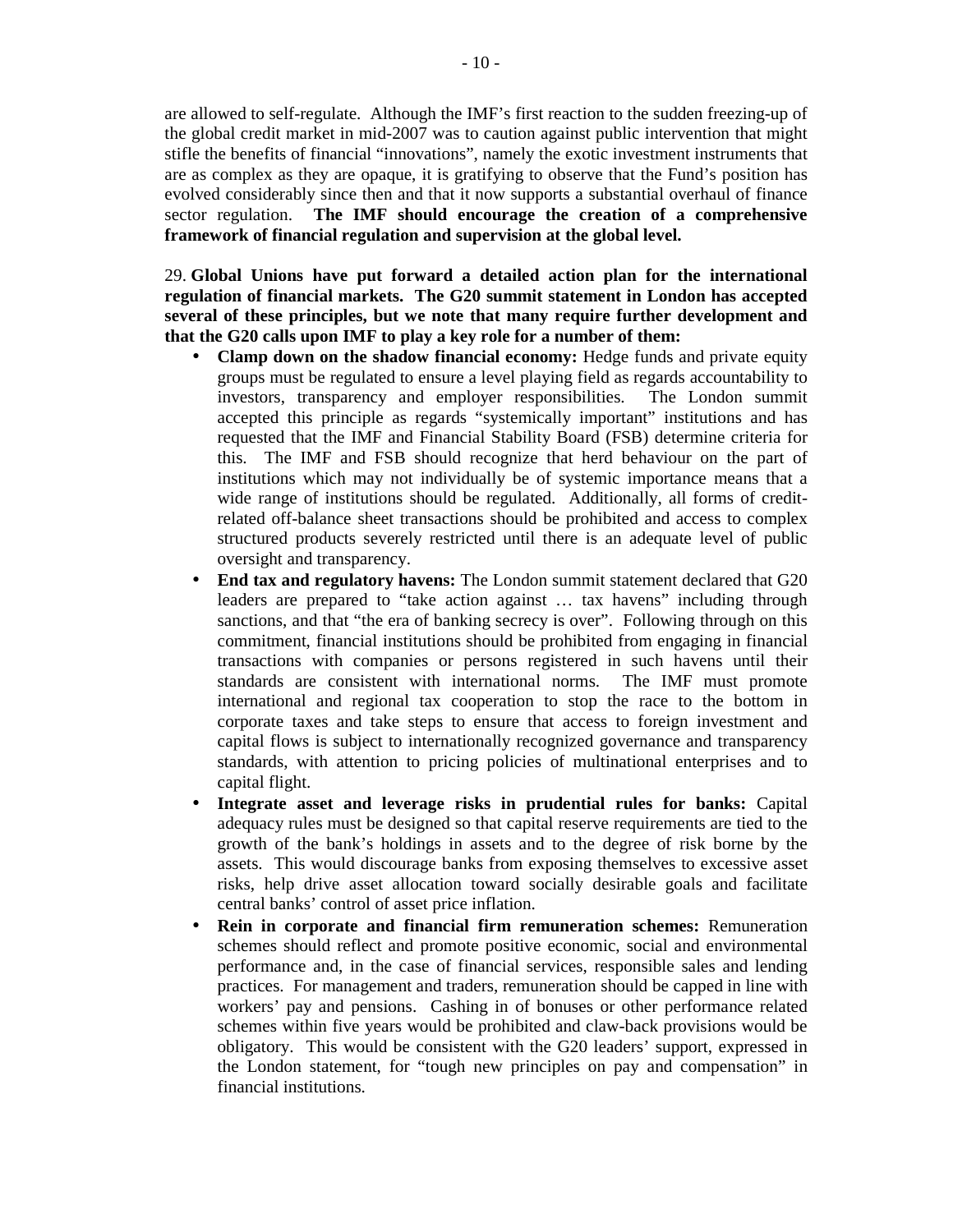- **Restrict shareholder dividends, share buyback programmes and leveraged loans:** Profits must be allocated to reserves, as opposed to dividends and buybacks, in sufficient amounts during growth periods so as to withstand economic downturns and solvency risks. The unsustainable financing of leveraged buy-out schemes, which has allowed private equity groups to plunder companies and leave them with huge debts to repay, should be prohibited.
- **Credit rating agencies must be strictly regulated:** Consistent with the G20 leaders' London statement, credit rating agencies must be independent and prohibited from providing consultancy services, in particular regarding the design of financial instruments for which they subsequently give ratings. Regulators should facilitate the creation of competitors so as to end the global oligopoly of agencies that presently exists.
- **Protect working people against predatory lending:** There must be security of lending by requiring transparency of financial contracts (housing finance, credit cards and insurance), access to effective recourse against abusive practices, proximity of services, and affordability, that is, ceilings on interest rates and fees. The remuneration and incentive schemes of banks and other credit-suppliers should be designed to ensure responsible sales and lending practices that serve the interests of clients.
- **Enhance the mandate and resources of supervisory authorities:** Supervisory authorities must have sufficient enforcement powers, proper staffing and access to expertise and technology to fulfil their tasks. UNI Finance, the Global Union that represents millions of finance industry employees, has proposed that these employees must be integrated into enhanced supervisory frameworks through regular exchanges between regulators and representatives of financial institutions' workers. The framework must include the protection of whistle-blowers who report non-compliance with regulations to regulators and supervisors.
- **Build a new financial service landscape that works for the real economy:** Encourage the growth of credit unions, cooperative banking, mutual insurance, and other community-based and public financial services. Such diversity of services and legal forms will help build a balanced and robust domestic financial services sector that serves the real economy and meets the needs of working people, small and medium enterprises and agricultural producers. Any restructuring of financial institutions, such as mergers, acquisitions, disposals or outsourcing, should be conducted with regard to protection of employment and working conditions, respect of core labour standards and consultation with unions.

30. In addition to supporting a comprehensive framework for financial regulation, the IMF should encourage developing countries to adopt or extend the use of capital controls, which several developing countries have found effective during the current crisis to mitigate the destabilizing effects on their economies. A recent IMF publication (*The Implications of the Global Financial Crisis for Low-Income Countries*) observed that "the existence of capital controls in several countries … helped to moderate both the direct and the indirect effects of the financial crisis". The IMF should also support the introduction of an international financial transactions or Tobin tax, which could limit damaging speculative movements of capital and could generate additional needed income for a "vulnerability fund" or another instrument for financing attainment of the MDGs. Both IFIs should also expand their debt cancellation initiatives to include a larger number of low-income indebted countries, which could be partly financed by the IMF gold sales supported by